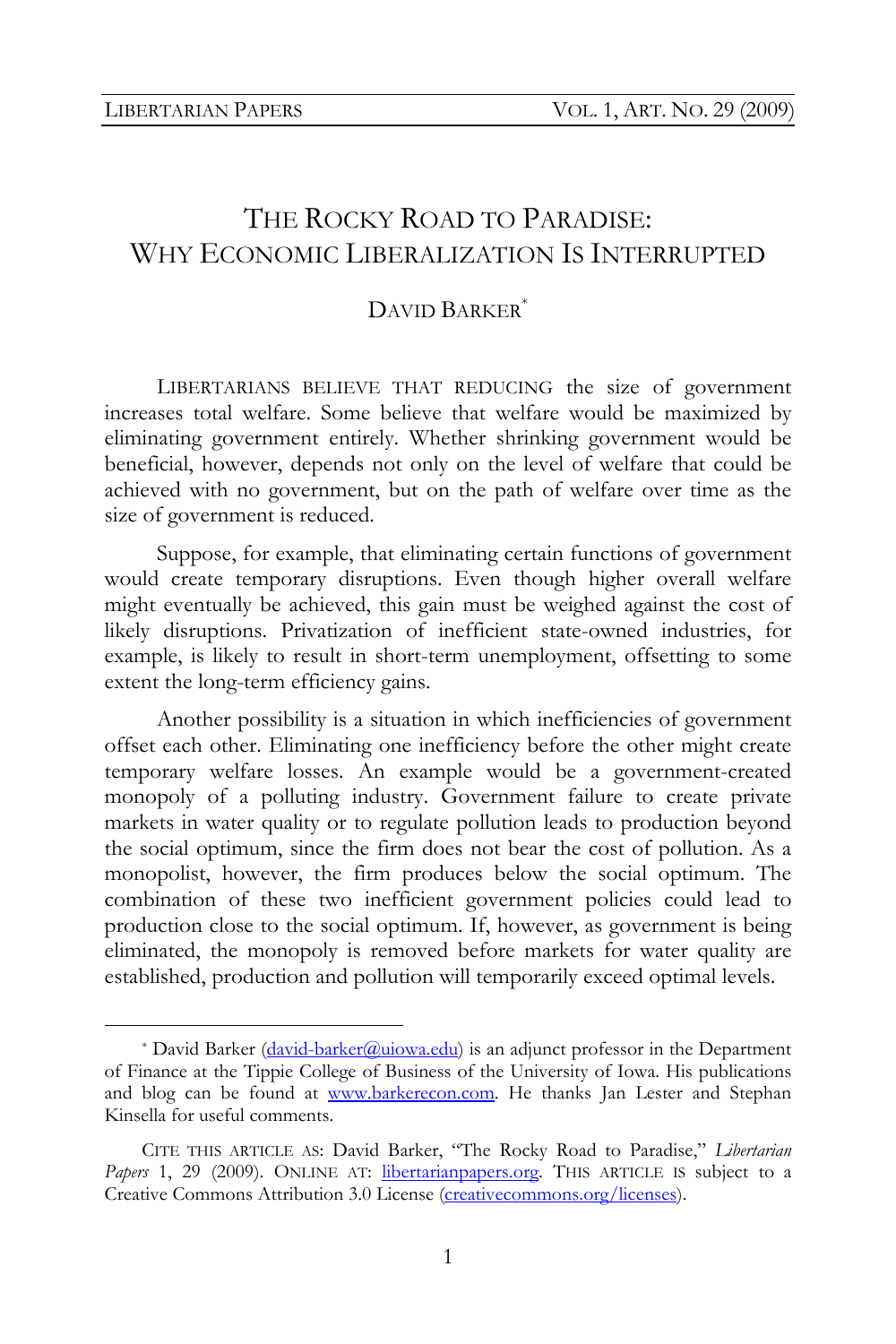Whether it is optimal to proceed with a program of government shrinkage depends on the nature of the path of overall welfare and on rates of time discount. In this article, I outline a simple model of the relationship between welfare and the size of government and simulate the model using a specific functional form for this relationship.

### **I. The Path of Economic Liberalization**

Total federal government receipts in the United States rocketed from 3.6% of GDP in 1929 to 19.4% in 1943. After a brief decline to 14.2% in 1949 receipts stabilized and since 1959 have never been below 16.8% or above 20.9%. Federal receipts were 18% of GDP in 2008.

Other measures of the size of government in the United States also show stability over the past several decades. The ratio of federal non-defense, non-transfer spending to GDP has never exceeded 2.8% or been below 2.0% since 1959. State and local government spending reached a peak of 12.7% of GDP in 1975, declined to 10.7% in 1984, and has stayed within this range ever since.1 Regulatory compliance costs also show no tendency to decline as a fraction of GDP, with economic regulation increasing at roughly the same rate as GDP and newer social and environmental regulation increasing faster (Crain, 2005).

The Heritage Foundation has been rating the economic freedom of countries of the world each year since 1995 (Heritage Foundation, 2009). Of the 152 countries with at least 11 consecutive years of ratings from 1995 through 2009, fewer than half show a statistically significant positive trend toward a freer economy. Of those with a positive trend, more than one third are former communist countries, which began from a very low level of economic freedom. None of these countries has yet reached the top tier of economic freedom, and only one, Estonia, has risen above the middle category as defined by the Heritage Foundation.

Even Hong Kong, rated by the Heritage Foundation as the freest economy in the world, has stubbornly clung to a variety of government economic interventions, including public housing for 50% of the population and subsidized medical care.

Something appears to be slowing or stopping progress toward free economies. It has long been known that, even if the elimination of all market imperfections would improve welfare, the elimination of any particular imperfection may not improve welfare (Lipsey and Lancaster, 1957). In the

 $\overline{a}$ 

<sup>1</sup>Data are from the U.S. Bureau of Economic Analysis, www.bea.gov.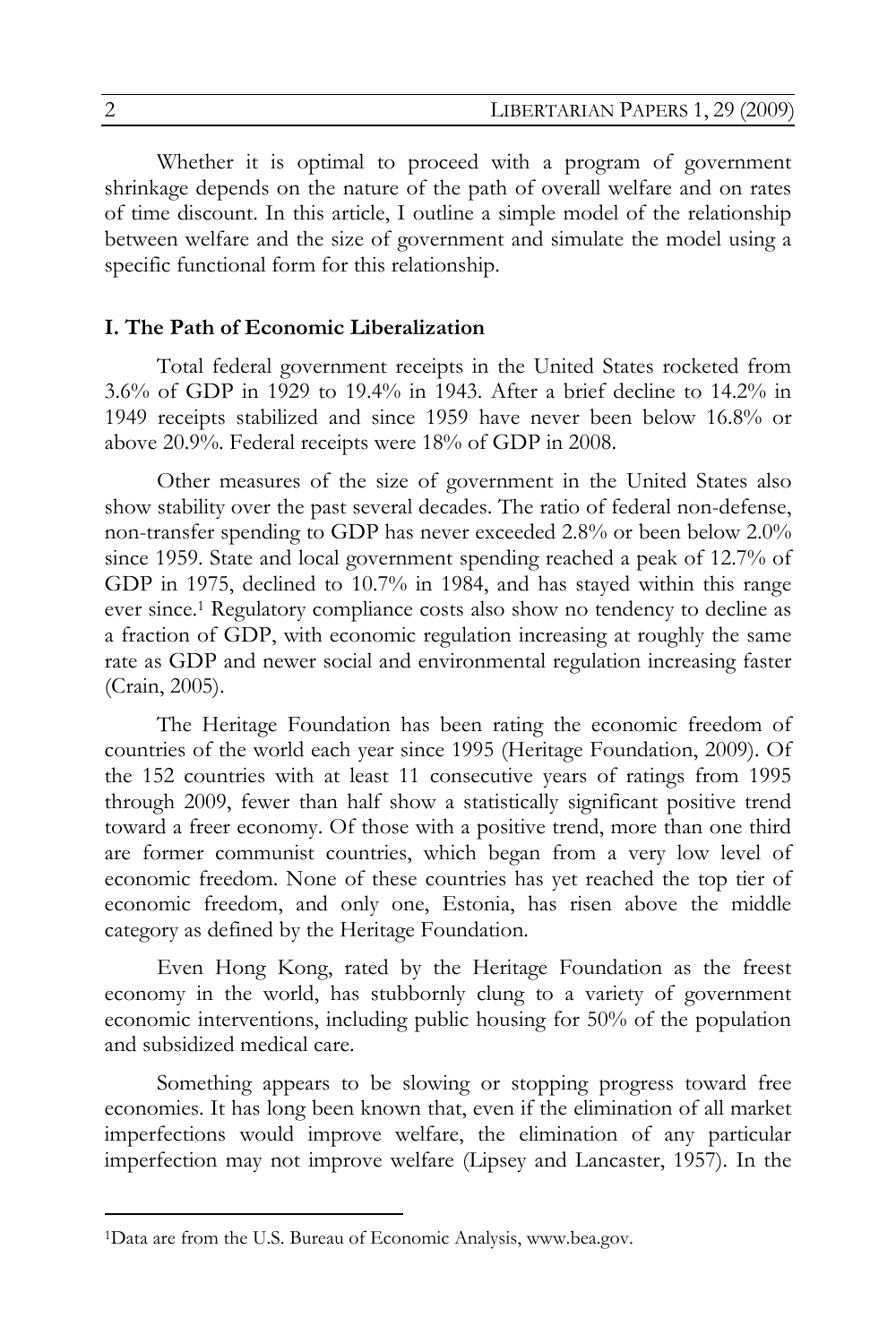case of former communist countries, substantial disruptions have occurred as a result of partial liberalization (Murphy, Shleifer and Vishny, 1992).

Since complete and sudden liberalization is usually a political impossibility, transition costs are an inevitable part of liberalization. These costs will result in some reduction of welfare at some point during the transition period. Given the assumed substantial benefits of complete liberalization, it might seem that these costs are worth incurring in the short term. Whether this trade-off is beneficial, however, depends on the relative costs and benefits and on the rate of time discount.

The model discussed in the next section illustrates the theoretical possibility that societies will rationally choose to interrupt progress toward free markets if progress requires temporary reductions in welfare.

## **II. Model**

The model described in this section assumes that free-market anarchy, in which government controls none of the economy, is optimal. The key aspect of the model, however, is that improvements in welfare on the way toward anarchy are non-monotonic. A choice is made at each point in time between leaving the size of government at its present level forever and continuing on the path of liberalization. A rate of time discount is assumed, and it turns out to be possible that short-term transition costs outweigh the long-term benefits of economic freedom.

Let *P* represent the size of the private sector as a fraction of the entire economy, and assume that welfare, represented by *W(P)*, is a function of *P*.

Over a period of *Y* years, *P* changes at a constant rate from 0 to 1. The rate of time discount is represented by *r*. At time zero, total welfare up to year *Y* is as follows:

$$
Y\int_{0}^{1} \frac{W(P)}{\left(1+r\right)^{PY}} dP\tag{1}
$$

If *P* remains at 1 forever after year *Y*, then welfare at time zero for years beyond year *Y* is as shown in Equation 2. Years beyond *Y* are represented by *t*.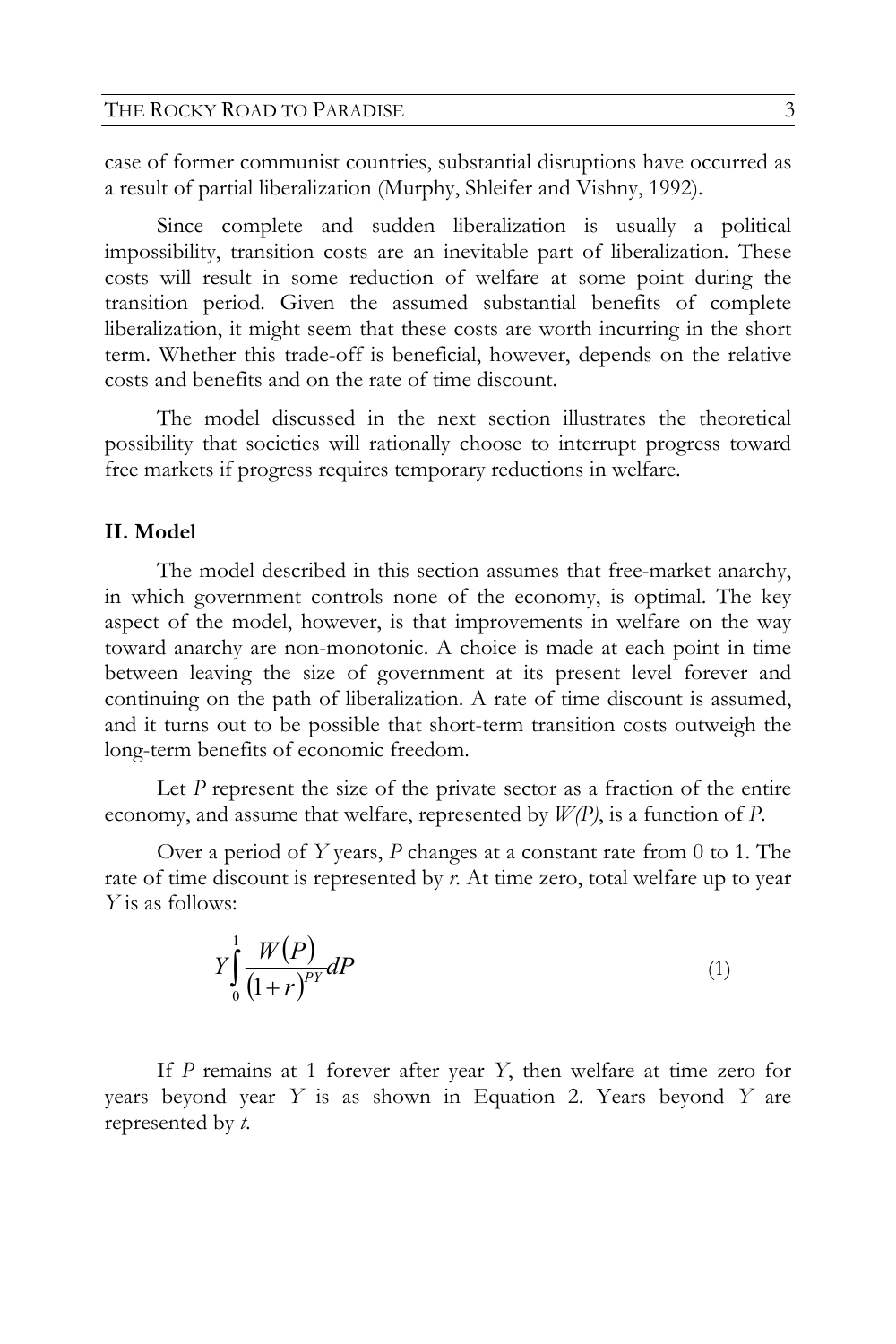$$
\int_{Y}^{\infty} \frac{W(1)}{(1+r)^{t}} dt
$$
 (2)

Total welfare will be the sum of (1) and (2).

$$
Y\int_{0}^{1} \frac{W(P)}{(1+r)^{p}Y}dP + \int_{Y}^{\infty} \frac{W(1)}{(1+r)^{r}}dt
$$
\n(3)

Let *T* represent some year in the future before year *Y*. At that time total welfare up to the year *Y* will be as follows:

$$
Y\int_{\frac{T}{Y}}^{1} \frac{W(P)}{(1+r)^{(PY-T)}} dP \tag{4}
$$

In year T, welfare from years beyond Y will be as follows:

$$
\int_{Y-T}^{\infty} \frac{W(1)}{(1+r)^t} dt
$$
\n(5)

Total welfare will be the sum of (4) and (5).

$$
\int_{\frac{T}{Y}}^1 \frac{W(P)}{(1+r)^{(PY-T)}} dP + \int_{Y-T}^{\infty} \frac{W(1)}{(1+r)^{t}} dt
$$
\n(6)

 In year *T* a decision can be made whether to continue to allow *P* to increase to 1 or to let *P* remain at the year *T* level of T/Y. If *P* remains at the year *T* level forever, then total welfare at year T will be as follows: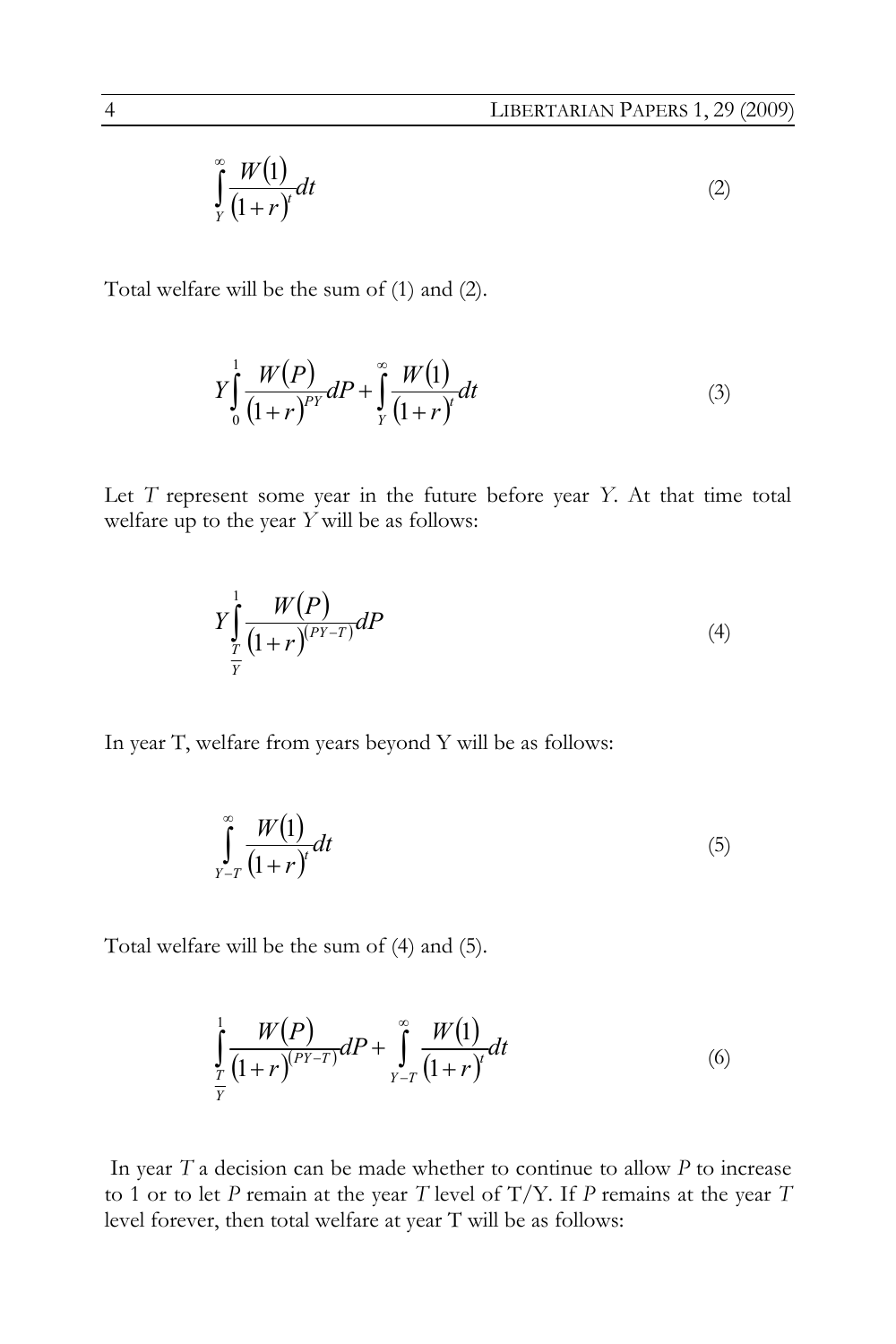$$
\int_{0}^{\infty} \frac{W\left(\frac{T}{Y}\right)}{\left(1+r\right)^{t}} dt
$$
\n<sup>(7)</sup>

If (7) is greater than (6) then the optimal decision is to stop the progress of *P* toward 1. If (6) is greater than (7) then the optimal decision for society is to continue to reduce the size of government.

#### **III. Simulation**

Simulating the model of the previous section requires a functional form for  $W(P)$ . The form should be capable of increasing over the range of 0 to 1 and of allowing a temporary drop within this range. A simple cubic polynomial can accomplish this. For example, if the relationship between welfare and government is as shown in Equation 8 and Figure 1, then welfare with no private sector is equal to 1, rises to 6 when the private sector reaches 35% of the economy, drops to 5.1 when the private sector is 65% of the economy, and then rises to 10 when government is eliminated.



$$
W(P) = 1.0 + 36.4P - 81.4P^2 + 54.0P^3
$$
 (8)

Figure 1: **Welfare as a Function of Size of Private Sector.** Plot of Equation 8. *W(P)* is welfare at a point in time and *P* is the size of the private sector as a fraction of the entire economy.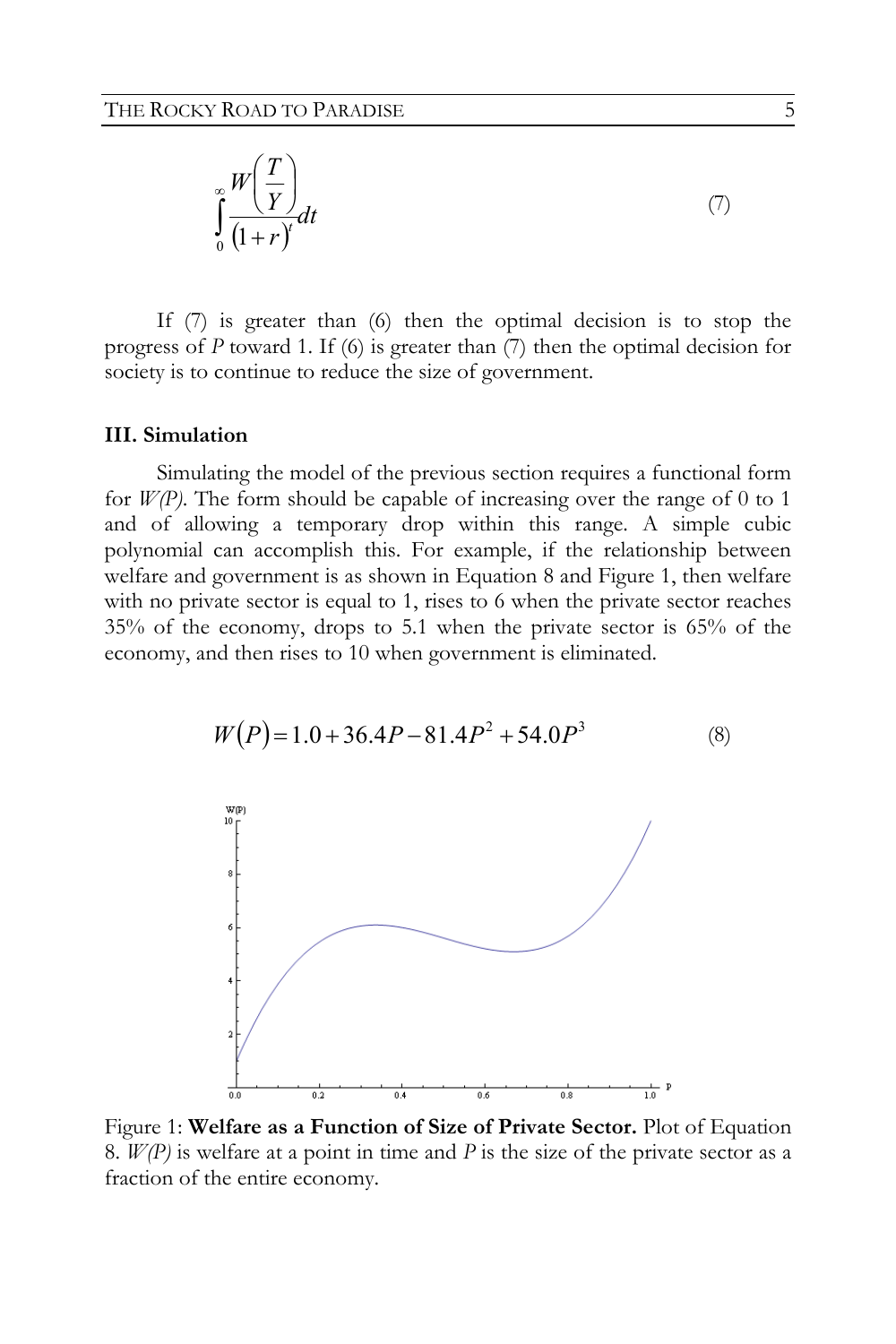Suppose that the discount rate is 5% and *Y* is 100 years. Figure 2 shows the difference between (6) and (7). When the line in Figure 2 is below zero, it means that welfare is higher by fixing the size of government rather than continuing to reduce its size.



Figure 2: **Difference in Welfare between Reduction and No Reduction of Government Size.** Plot of the difference between Equation 6 and Equation 7. If the difference is less than zero then it is not optimal to continue to reduce the size of government.

Until year 27, welfare is improved by reducing the size of government. Between years 27 and 43, however, it is optimal each year to choose to leave the size of government unchanged forever after that time, even though a policy of continually reducing the size of government would eventually yield great benefits. Because future benefits are discounted, the cost of a temporary welfare reduction is greater than the future welfare improvements, even though these improvements continue forever.

This result depends on the assumed rate of time discount. If the discount rate is lowered to 4%, then the difference between equations 6 and 7 never reaches zero. If the discount rate is higher than 5% then the period of time in which the difference is negative is longer.

In summary, with a 5% rate of discount, if continued reduction in the size of government would result in a temporary 15% loss in welfare, it would be rational to permanently halt progress toward a freer economy, even though a completely free economy would result in a permanent 67% improvement in welfare.